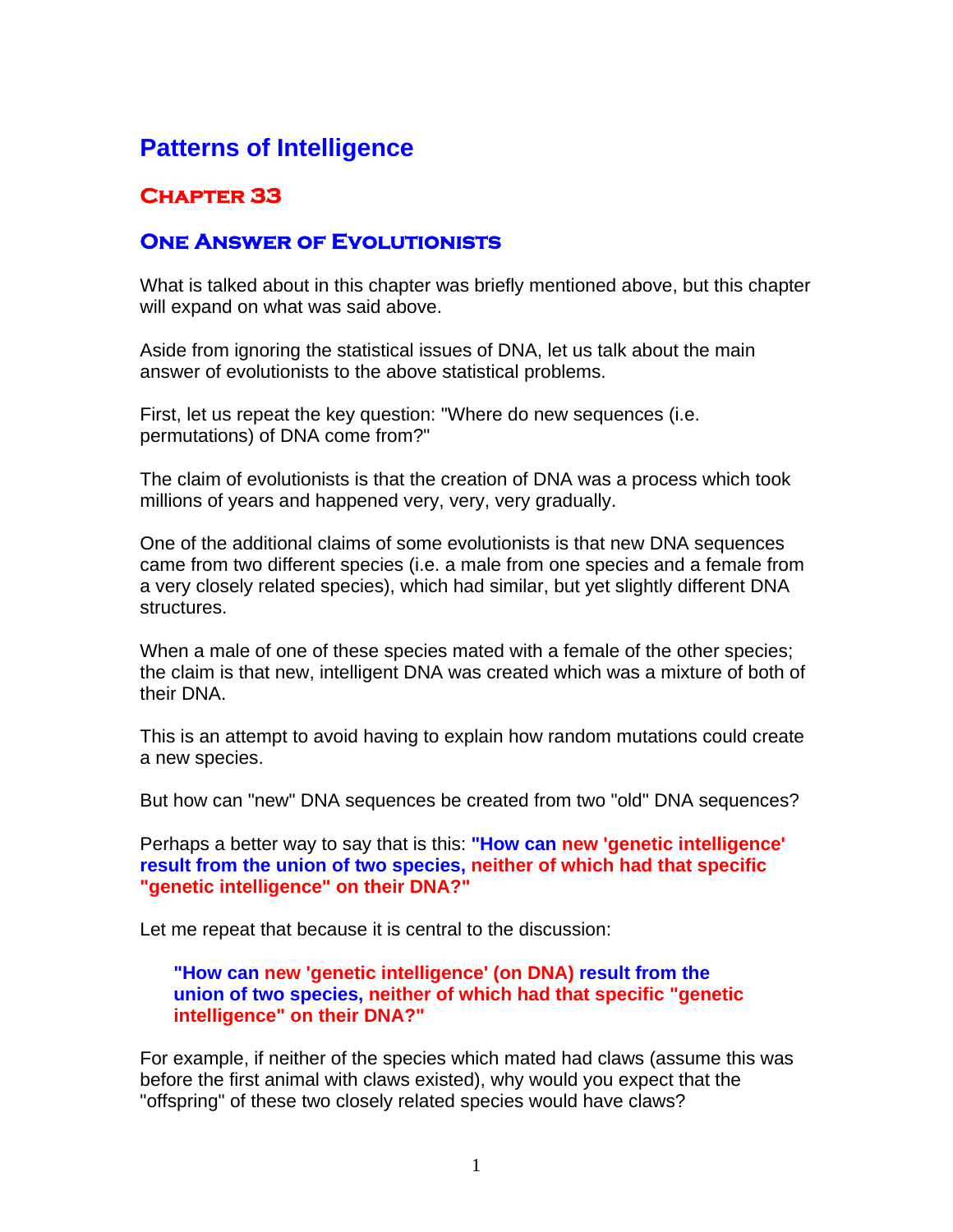Where did the DNA sequences, necessary to make claws, come from when neither parent had these sequences?

New claws would require new genetic intelligence, such as entirely new sections of DNA, such as new genes, plus very sophisticated modifications to the "morphing of the embryo" algorithms (all changes to the morphing of the embryo algorithms must be "very sophisticated").

### **So where did these new DNA sections, to make the claws, come from when neither the male nor female of the two closely related "parent" species had these DNA sections?**

The predictable answer of evolutionists is that the first "claws" were very small and it took many different instances of two difference species mating to create the large claws which exist on many animals today. Let me call it "incredibly gradual" evolution.

There are many problems with this theory. This theory makes their "missing link" problems (i.e. thinking about the fossil evidence for evolution) far worse than they are today because there would be many more "missing links" than they currently think exist (if evolution worked in this way).

But rest assured, the fossil record does not fit their "incredibly gradual" theory. Nor do computer simulations support this theory.

For example, if you had two computer programs which did not even remotely have an algorithm to calculate "pi" (i.e. 3.1416...), but yet both programs did some mathematical calculations, and they were "gradually" merged together, over 20 or 30 different partial mutations to the programs, would you really expect to end up with a computer program which could calculate pi to one billion digits?

All of the problems mentioned above, such as the "location" issue and the Axiom of Random Mutations, would simply be spread out into multiple occurrences if it took multiple, gradual generations!! This is because *each of the generations* would be exposed to **all of the issues** discussed in prior chapters, even if only making partial mutations in each "generation."

Spreading out the making of claws into multiple species makes things much worse because the mathematical problems discussed above occur multiple times for each partial species!!

Plus, the male/female issues discussed above would occur in each partial species!!